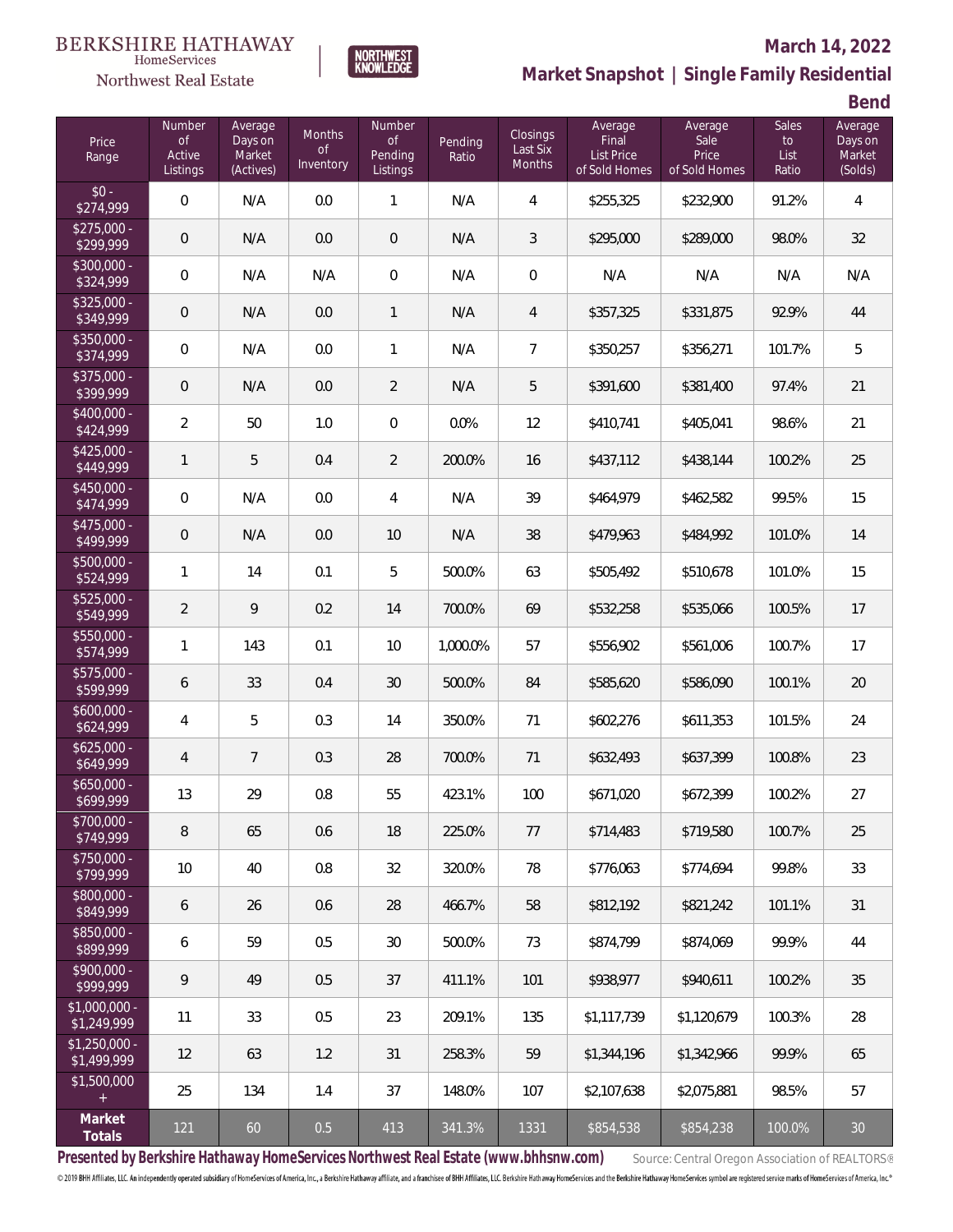# $\begin{matrix} \texttt{BERKSHIRE\ HATHAWAY}\footnotesize\texttt{Hom}\texttt{S} \texttt{e} \texttt{V} \texttt{R} \texttt{G} \texttt{P} \texttt{G} \texttt{P} \texttt{G} \texttt{P} \texttt{G} \texttt{P} \texttt{G} \texttt{P} \texttt{G} \texttt{P} \texttt{G} \texttt{P} \texttt{G} \texttt{P} \texttt{G} \texttt{P} \texttt{G} \texttt{P} \texttt{G} \texttt{P} \texttt{G} \texttt{P} \texttt{G} \texttt{P} \texttt{G} \texttt{P} \$

Northwest Real Estate

#### **March 14, 2022**

**Market Snapshot | Single Family Residential**

**Redmond**

| Price<br>Range                       | <b>Number</b><br><b>of</b><br>Active<br>Listings | Average<br>Days on<br>Market<br>(Actives) | <b>Months</b><br><b>of</b><br>Inventory | Number<br>of<br>Pending<br>Listings | Pending<br>Ratio | Closings<br>Last Six<br>Months | Average<br>Final<br><b>List Price</b><br>of Sold Homes | Average<br>Sale<br>Price<br>of Sold Homes | <b>Sales</b><br>to<br>List<br>Ratio | Average<br>Days on<br>Market<br>(Solds) |
|--------------------------------------|--------------------------------------------------|-------------------------------------------|-----------------------------------------|-------------------------------------|------------------|--------------------------------|--------------------------------------------------------|-------------------------------------------|-------------------------------------|-----------------------------------------|
| $$0 -$<br>\$224,999                  | $\overline{0}$                                   | N/A                                       | N/A                                     | $\overline{2}$                      | N/A              | $\overline{0}$                 | N/A                                                    | N/A                                       | N/A                                 | N/A                                     |
| $$225,000 -$<br>\$249,999            | $\mathbf{1}$                                     | 116                                       | 3.0                                     | 0                                   | 0.0%             | 2                              | \$239,950                                              | \$235,000                                 | 97.9%                               | 6                                       |
| $$250,000 -$<br>\$274,999            | $\mathbf 0$                                      | N/A                                       | 0.0                                     | $\mathbf 0$                         | N/A              | $\mathbf{1}$                   | \$299,000                                              | \$270,000                                 | 90.3%                               | 6                                       |
| $$275,000 -$<br>\$299,999            | $\mathbf 0$                                      | N/A                                       | 0.0                                     | $\overline{2}$                      | N/A              | 5                              | \$288,780                                              | \$284,800                                 | 98.6%                               | 12                                      |
| $$300,000 -$<br>\$324,999            | $\mathbf{1}$                                     | 136                                       | 0.7                                     | $\boldsymbol{0}$                    | 0.0%             | 9                              | \$320,743                                              | \$311,611                                 | 97.2%                               | 32                                      |
| $$325,000 -$<br>\$349,999            | $\mathbf 0$                                      | N/A                                       | 0.0                                     | $\overline{2}$                      | N/A              | 19                             | \$339,949                                              | \$336,082                                 | 98.9%                               | 10                                      |
| $$350,000 -$<br>\$374,999            | $\overline{0}$                                   | N/A                                       | 0.0                                     | $\overline{0}$                      | N/A              | 21                             | \$361,798                                              | \$359,966                                 | 99.5%                               | 16                                      |
| $$375,000 -$<br>\$399,999            | $\mathbf{1}$                                     | 23                                        | 0.1                                     | 8                                   | 800.0%           | 42                             | \$378,991                                              | \$386,046                                 | 101.9%                              | 18                                      |
| $$400,000 -$<br>\$424,999            | $\mathbf{1}$                                     | 3                                         | 0.1                                     | 10                                  | 1,000.0%         | 46                             | \$406,453                                              | \$411,593                                 | 101.3%                              | 12                                      |
| $$425,000 -$<br>\$449,999            | $\overline{2}$                                   | 6                                         | 0.2                                     | 19                                  | 950.0%           | 55                             | \$433,777                                              | \$435,890                                 | 100.5%                              | 17                                      |
| $$450,000 -$<br>\$474,999            | $\overline{2}$                                   | 52                                        | 0.2                                     | 12                                  | 600.0%           | 56                             | \$458,133                                              | \$460,379                                 | 100.5%                              | 14                                      |
| $$475,000 -$<br>\$499,999            | $\mathbf 0$                                      | N/A                                       | 0.0                                     | 31                                  | N/A              | 52                             | \$486,276                                              | \$486,998                                 | 100.1%                              | 16                                      |
| $$500,000 -$<br>\$524,999            | $\overline{0}$                                   | N/A                                       | 0.0                                     | 18                                  | N/A              | 34                             | \$511,735                                              | \$512,389                                 | 100.1%                              | 28                                      |
| $$525,000 -$<br>\$549,999            | $\, 8$                                           | 69                                        | 1.6                                     | 20                                  | 250.0%           | 30                             | \$536,491                                              | \$536,484                                 | 100.0%                              | 36                                      |
| \$550,000 -<br>\$574,999             | $\overline{2}$                                   | 107                                       | 0.4                                     | 15                                  | 750.0%           | 34                             | \$554,372                                              | \$560,631                                 | 101.1%                              | 29                                      |
| $\overline{$575,000}$ -<br>\$599,999 | $\mathfrak{Z}$                                   | 10                                        | 0.8                                     | 8                                   | 266.7%           | 23                             | \$587,822                                              | \$587,243                                 | 99.9%                               | 22                                      |
| $$600,000 -$<br>\$624,999            | 3                                                | 111                                       | 1.6                                     | $\overline{4}$                      | 133.3%           | 11                             | \$605,336                                              | \$608,764                                 | 100.6%                              | 12                                      |
| $$625,000 -$<br>\$649,999            | $\overline{7}$                                   | 15                                        | 3.5                                     | 9                                   | 128.6%           | 12                             | \$636,851                                              | \$636,979                                 | 100.0%                              | 25                                      |
| $$650,000 -$<br>\$674,999            | $\mathbf{1}$                                     | 55                                        | 0.4                                     | $\overline{2}$                      | 200.0%           | 15                             | \$666,360                                              | \$657,905                                 | 98.7%                               | 55                                      |
| $$675,000 -$<br>\$699,999            | $\overline{4}$                                   | 82                                        | 1.5                                     | $\overline{7}$                      | 175.0%           | 16                             | \$684,725                                              | \$688,700                                 | 100.6%                              | 19                                      |
| \$700,000 -<br>\$749,999             | $\overline{4}$                                   | 47                                        | 1.2                                     | $\overline{2}$                      | 50.0%            | 20                             | \$714,010                                              | \$719,706                                 | 100.8%                              | 34                                      |
| $$750,000 -$<br>\$799,999            | $\overline{4}$                                   | 13                                        | 1.4                                     | 6                                   | 150.0%           | 17                             | \$794,674                                              | \$774,193                                 | 97.4%                               | 83                                      |
| \$800,000 -<br>\$899,999             | $\overline{7}$                                   | 94                                        | 2.0                                     | 4                                   | 57.1%            | 21                             | \$861,967                                              | \$853,667                                 | 99.0%                               | 39                                      |
| \$900,000 -<br>\$999,999             | 7                                                | 73                                        | 3.2                                     | 5                                   | 71.4%            | 13                             | \$967,797                                              | \$952,205                                 | 98.4%                               | 69                                      |
| \$1,000,000<br>$\pm$                 | 9                                                | 144                                       | 2.5                                     | $\overline{7}$                      | 77.8%            | 22                             | \$1,263,550                                            | \$1,214,528                               | 96.1%                               | 61                                      |
| Market<br>Totals                     | 67                                               | $70\,$                                    | 0.7                                     | 193                                 | 288.1%           | 576                            | \$548,550                                              | \$546,931                                 | 99.7%                               | 26                                      |

NORTHWEST<br>KNOWLFDGF

Presented by Berkshire Hathaway HomeServices Northwest Real Estate (www.bhhsnw.com) source: Central Oregon Association of REALTORS®

© 2019 BHH Affiliates, LLC. An independently operated subsidiary of HomeServices of America, Inc., a Berkshire Hathaway affiliate, and a franchisee of BHH Affiliates, LLC. Berkshire Hathaway HomeServices and the Berkshire